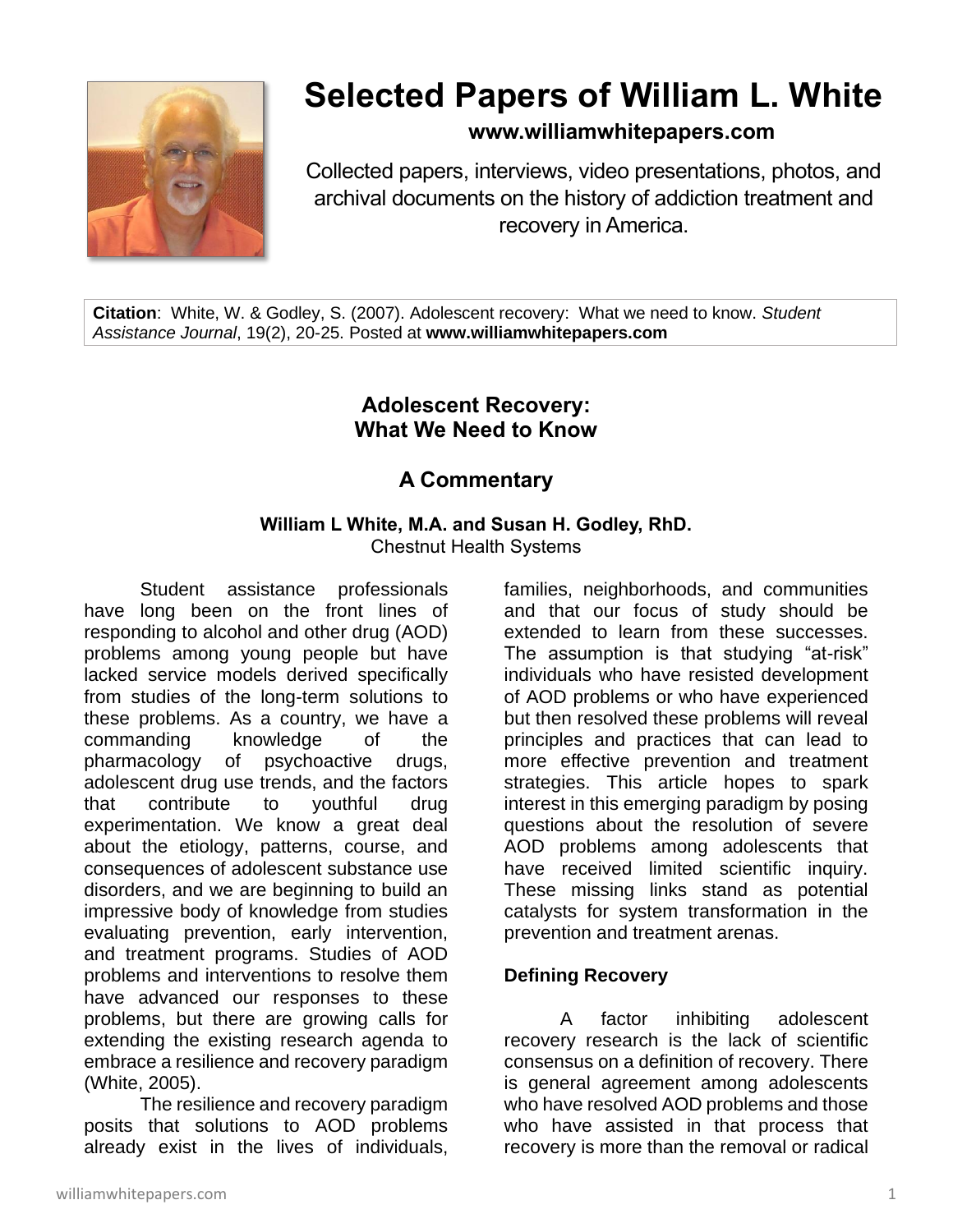deceleration of alcohol and drug use from an otherwise unchanged life. Adolescent alcohol and other drug problems are often closely bundled with other personal or family problems. Recovery connotes the broader resolution of these problems and the movement toward greater physical, emotional, and relational health. Recovery also frequently involves improved educational and vocational performance, the formulation of and movement toward life goals, and acts of service to the community. We need a recovery definition that is marked by precision (offers clarity and measurability), inclusiveness (embraces varieties of AOD resolution pathways and styles), and exclusiveness (withholds recovery status from those lacking essential recovery ingredients, e.g., those who shift from alcohol dependence to cannabis dependence) (White, in press). Achieving such a consensus definition is a considerable challenge that must be met.

#### **Degrees of Recovery**

White and Kurtz (2006) have described three depths of recovery based on the degree of change involved in the recovery process. These include full recovery (complete resolution of AOD problems and movement towards global health), partial recovery (reduced frequency, intensity, and consequences of AOD use and related problems), and transcendent recovery (full recovery followed by an extraordinary level of personal achievement and social contribution). What is the point-intime prevalence of these different patterns of recovery among young people? What is the course of these patterns over time? Is partial recovery a permanent state or a precursor to re-addiction or full recovery? What factors predict depth of recovery? Are there particular types of services associated with the movement from partial to full recovery?

#### **Recovery Prevalence**

We know from clinical follow-up and community surveys of adults that recovery rates for substance use disorders approach or exceed 50% across all ages (Dawson, et al., 2005; Vaillant, 2003), but we have no comparable studies that isolate long-term recovery rates for adolescents. We meticulously and repeatedly measure the incidence and prevalence of adolescent AOD use as well as changes in perceptions and attitudes toward such use, but we do not know the prevalence of adolescent recovery. Is the prevalence of recovery among young people increasing or decreasing in your school, in your community, and in the country as a whole? Do adolescent recovery rates differ by gender, ethnicity, drug choice, or other important variables? We need longterm National Institutes of Health studies that track the course of adolescent AOD problems and their resolution patterns into adulthood to help us answer such questions.

## **Age of Onset**

We know that lowered age of onset of regular alcohol and other drug use increases risk for the development of AOD problems and is linked to more severe AOD problems and related behaviors (White, Godley, & Dennis, 2003). We do not know how age of onset of regular AOD use affects later recovery prospects and processes. Nor do we know how age of onset of recovery influences styles and stages of recovery, or whether there are particular windows of opportunity for recovery initiation that, if not capitalized upon early, will not open again until a much later point in one's addiction career.

#### **Recovery Effects on Risk**

We know that a family history of AODrelated problems increases an adolescent's risks for developing such problems, but we do not have answers to questions like the following. Does a family history of recovery ameliorate the risk for AOD problems in the generations that follow? Does the recovery of an adolescent affect the problem vulnerability or course of such problems among his or her siblings? Does recovery of a young person affect the recovery prognosis of siblings who subsequently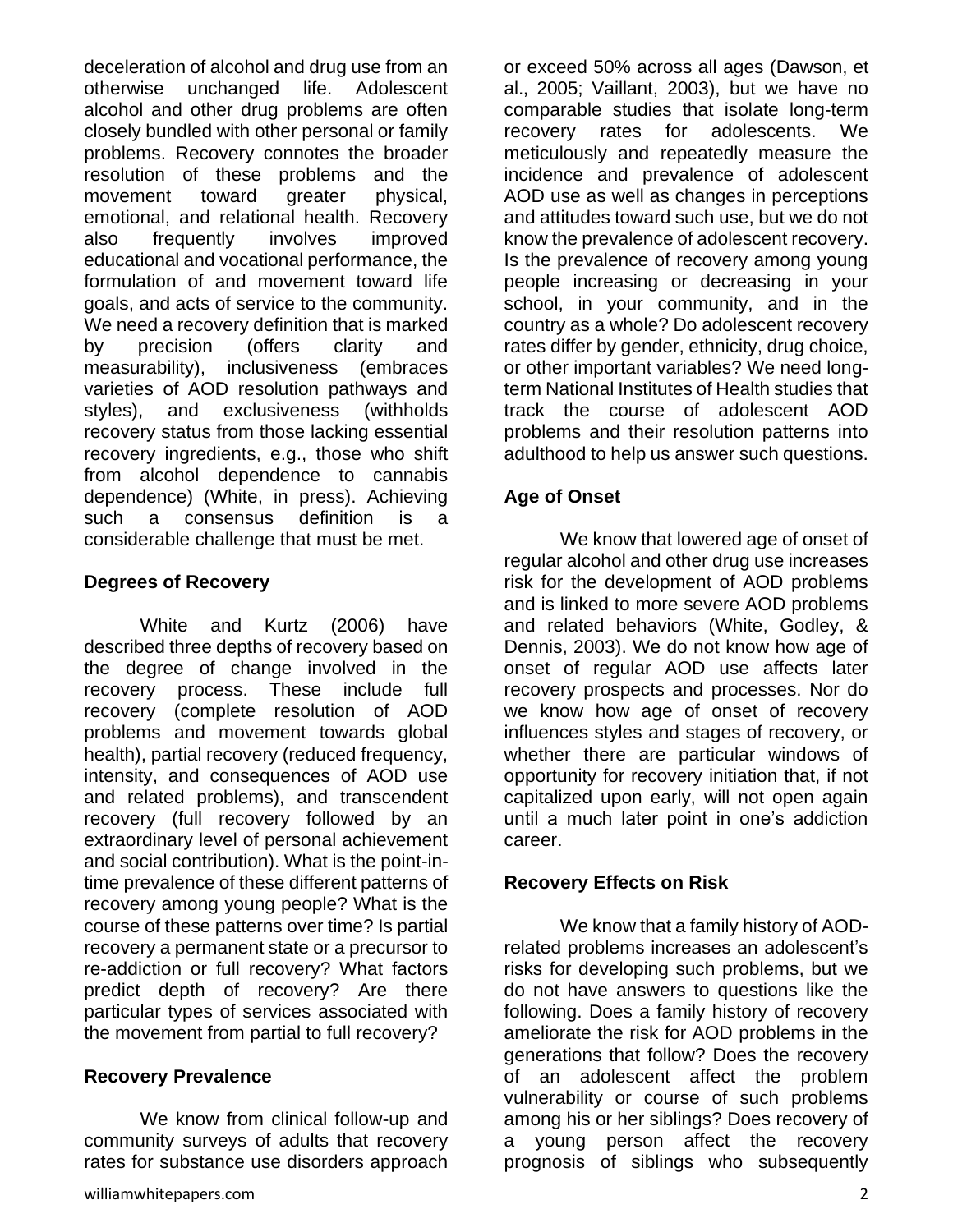develop such problems? Answers to such questions could have great import to prevention, early intervention, and treatment strategies.

#### **"Recovery Capital**"

Nearly every adolescent screening and assessment instrument generates recommendations related to service needs based on an evaluation of problem severity data. Only a few of these instruments illuminate how a level of service intensity could be similarly influenced by *recovery capital—*a concept reflected in the recent emphasis on "strengths-based" approaches. Recovery capital is the total quantity of internal and external assets that an adolescent can draw upon to resolve AOD problems (Granfield & Cloud, 1999). Those of us who have had extensive contact with adolescents and young adults know individuals who develop transient AOD problems and then go on to resolve these problems without involvement in professional treatment or recovery support groups. The answer to why some youth mature out of AOD problems while others spiral into chronic drug dependence may well lie within this dimension of recovery capital. We need to know more about how problem severity and recovery capital interact to shape the course and outcomes of adolescent substance use disorders.

#### **Pathways and Styles of Recovery**

There is growing interest in the religious, spiritual, and secular frameworks that aid recovery initiation and how these frameworks can evolve throughout the years of recovery maintenance. There is similar interest in the diversity of ways people achieve recovery (e.g., natural recovery, treatment-assisted, peer-assisted) and the changes in personal identity and interpersonal relationships throughout the recovery process (White & Kurtz, 2006). Little of this work has examined recovery across the life cycle or examined how recovery initiation and maintenance differs for adolescents and adults.

We know more about the adolescent treatment process than we know about the processes involved in long-term adolescent recovery. Knowledge of recovery could well serve as a foundation for dramatic enhancements in the quality and effectiveness of adolescent treatment. The goal is to move adolescent treatment from serial episodes of acute biopsychosocial stabilization to a process of sustained recovery support. That shift in focus could be guided by a new science of addiction recovery.

#### **The Stages of Adolescent Recovery**

There are anecdotal reports of youth with severe substance use problems who experience a profound breakthrough of selfperception that suddenly and permanently alters their prior pattern of substance use. Yet recent studies of transformational change experiences have focused exclusively on adults (Miller & C'de Baca, 2001). A pattern of recovery more commonly seen by student assistance and treatment professionals occurs when young people move through substance use problems toward the achievement of stable recovery in incremental steps. The Transtheoretical (Stages of Change) Model (Prochaska, Norcross, & DiClemente, 1994) has been a popular framework to explain how people who are drug dependent move from problem denial/minimization through increased awareness to problem resolution and solution maintenance, but this model is being scientifically challenged (West, 2005) and has not been tested in well-designed studies for its applicability to the adolescent recovery process. We need to map the course of long-term adolescent recovery and the support strategies that are most helpful at particular stages in this process.

#### **Recovery and Family Environment**

There are numerous studies on the effects of family environment on the development of AOD problems in adolescents, but we know very little about how the family environment and longer-term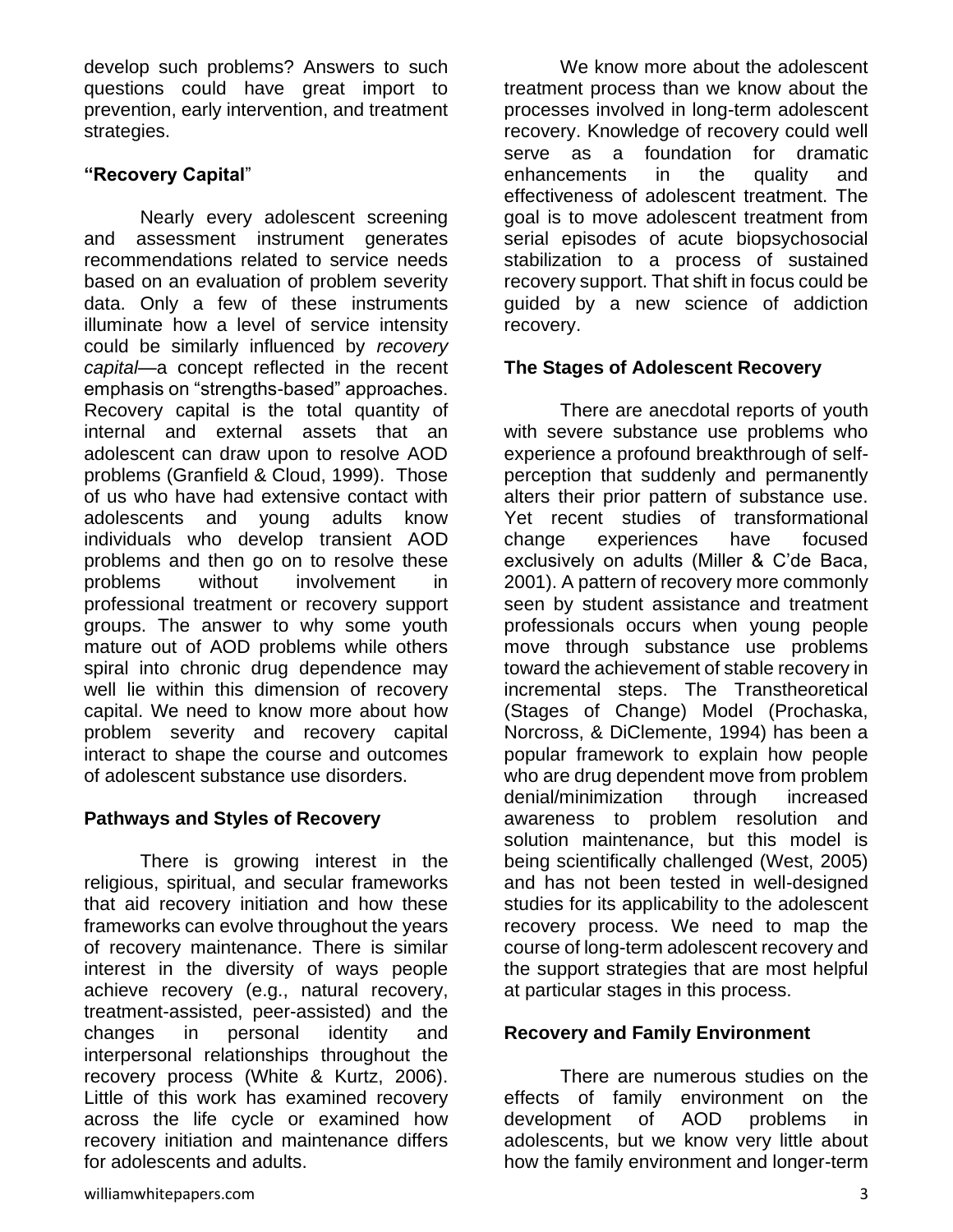family relationships influence the course of long-term recovery. Godley and colleagues (Godley, Kahn, Dennis, Godley, & Funk, 2005) provide an example of a study that uses data over a 12-month follow-up period to examine the relationship of recovery environment (including family measures) and social risk (including peer measures) to outcomes. Important questions in this area are: Do adolescents who are enmeshed in heavy AOD-using family subcultures need to completely sever family ties to sustain their recoveries? To what extent do recovery support groups serve as surrogate family structures for recovering adolescents? We do not have complete answers to the most important question of all: How can parents and other family members best help a young person initiate and sustain his or her recovery over a lifetime?

#### **Treatment and Recovery**

The picture we have of the treatment of adolescent substance use disorders is a complicated one. On the one hand, treatment outcome studies consistently confirm potential positive effects of treatment of varied modalities and theoretical orientations—including Twelve Step approaches, cognitive-behavioral therapies, family-based approaches, and therapeutic communities. On the other hand, no one adolescent treatment approach has been found to be consistently superior to the others. Studies across these approaches confirm low rates of voluntary attraction to treatment, low rates of sustained sobriety following treatment, and high treatment readmission rates. What is left unanswered in all of this, based on the short follow-up windows of existing studies, is the relationship between adolescent treatment and the prospects of long-term recovery.

We need replicated studies that answer such questions as: 1) Does treatment of a substance use disorder in adolescence increase the prospects of longterm recovery even if that recovery is not immediate? 2) Does an earlier stage of treatment initiation (measured by age and the time from first problem development to

treatment entry) shorten addiction and treatment careers? 3) What are the effects of post-treatment monitoring, recovery coaching, assertive linkage to communities of recovery, and early re-intervention on long-term recovery outcomes for adolescents? 4) What effects do efforts to shape the post-treatment family and social environment have on long-term recovery outcomes? We have already learned that treatment-imposed respites in addiction careers do not in themselves constitute sustainable recovery. We need to know the specific treatment and post-treatment recovery support services delivered at age 15 that predict recovery status at age 25, 35, and older. We need a research-guided bridge between treatment and long-term recovery.

#### **Role of Recovery Support Groups**

Most everything we know about groups like Alcoholics Anonymous, Narcotics Anonymous, other Twelve Step groups, and their religious and secular alternatives is based on studies of adult members of these groups. While John Kelly, Mark Myers, Sandra Brown (2000), and others have begun to chart the patterns of adolescent involvement in these groups and their effects on short- and long-term recovery rates, research in this area remains in its infancy. We need studies with replicated findings across geographical and cultural contexts and across key demographic, personality, and problem severity variables that illuminate adolescent recovery support group affiliation rates, obstacles to participation, the differential effects of mainstream versus young people's meetings, the active ingredients of participation most linked to long-term recovery outcomes, and any negative sideeffects resulting from such participation. There is a growing pool of young people in long-term recovery within these support groups. They have much to teach us.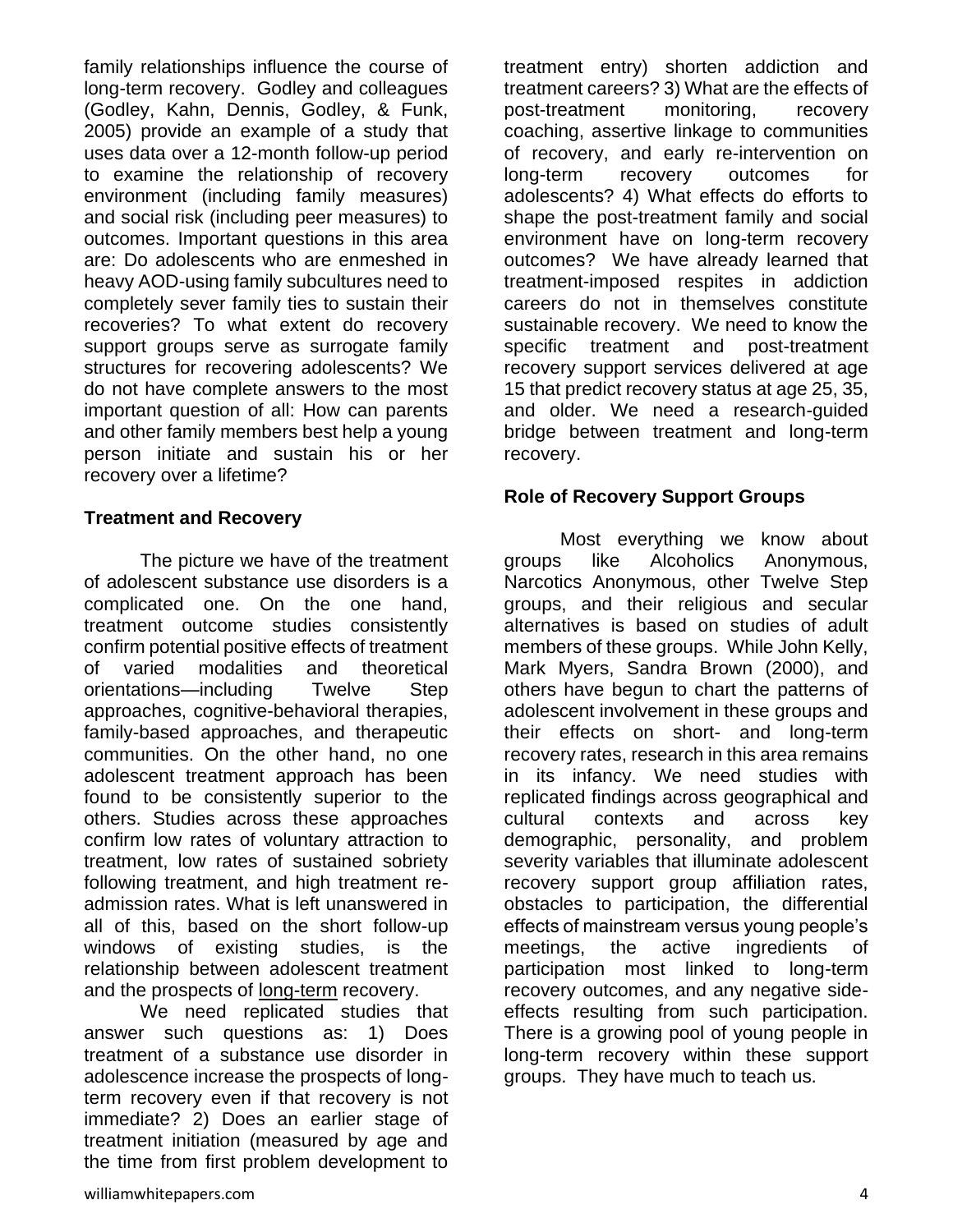# **Peer-based Recovery Support Services**

There is growing interest in the role of peer-based recovery support services provided by volunteer or paid specialists (recovery coaches, personal recovery assistants) and delivered through local treatment agencies, recovery advocacy and support organizations, or faith-based recovery ministries. The Center for Substance Abuse Treatment's Recovery Community Support Program is designed specifically to fund and support such projects. The emerging models for delivering peer-based recovery support services are based exclusively on adult populations and have yet to be rigorously evaluated. There is a need to pilot school-based and communitybased peer-based recovery support services for adolescents and evaluate the effects of such services on long-term recovery rates and processes.

## **Wired Recovery**

There are two technologies that are currently at the core of adolescent culture in the United States that also constitute underutilized mechanisms of post-treatment recovery support: the cell phone and the Internet. Recent research is holding out great promise for telephone-based continuing care following treatment (Kaminer & Napolitano, 2004), and there are growing numbers of people who are using Online support groups as alternatives or adjuncts to traditional face-to-face recovery support meetings (Hall & Tidwell, 2003; White & Kurtz, 2006). There is enormous potential in these technologies to enhance long-term recovery outcomes, just as there are potentially harmful side-effects of such technologies. We need research studies that map these potentials and pitfalls.

# **Recovery and School Performance**

Many studies have noted the detrimental effects of AOD-involvement on school performance, but we know very little about how recovery affects such performance or if there are special recovery support services that are specifically linked to increased school performance. We need to identify the extent to which innovations such as recovery schools, SAP-sponsored recovery support groups, school-based peer mentor programs, and other school-based recovery support services enhance academic performance and graduation rates (White & Finch, 2006).

# **Toward a Recovery Research Agenda**

As a country, we have focused attention on adolescent AOD problems for more than 200 years and have admitted and studied adolescents within American treatment institutions since the 1860s. We know a lot about the pathology of addiction and the mechanics of intervention. It is time we studied the lived solutions to AOD problems among young people and their families and the lessons these solutions hold for the redesign of community-based treatment and school-based recovery support services. We invite student assistance professionals and others concerned about substance-involved youth to join us in advocating for this revolution in perspective.

**About the Authors**: William White is a Senior Research Consultant at Chestnut Health Systems and the author of *Slaying the Dragon: The History of Addiction Treatment and Recovery in America*. Susan Godley is a Senior Research Scientist at Chestnut Health Systems who has served as a Principal Investigator on adolescent studies funded by the National Institute on Drug Abuse and the Center for Substance Abuse Treatment.

# **References**

- Dawson, S. A., Grant, B. F., Stinson, F. S., Chou, P. S., Huang, B., & Ruan, W. J. (2005). Recovery from DSM-IV alcohol dependence: United States, 2001-2002. *Addiction*, *100*(3), 281-292.
- Godley, M. D., Kahn, J. H., Dennis, M. L., Godley, S. H., & Funk, R. R. (2005). The stability and impact of